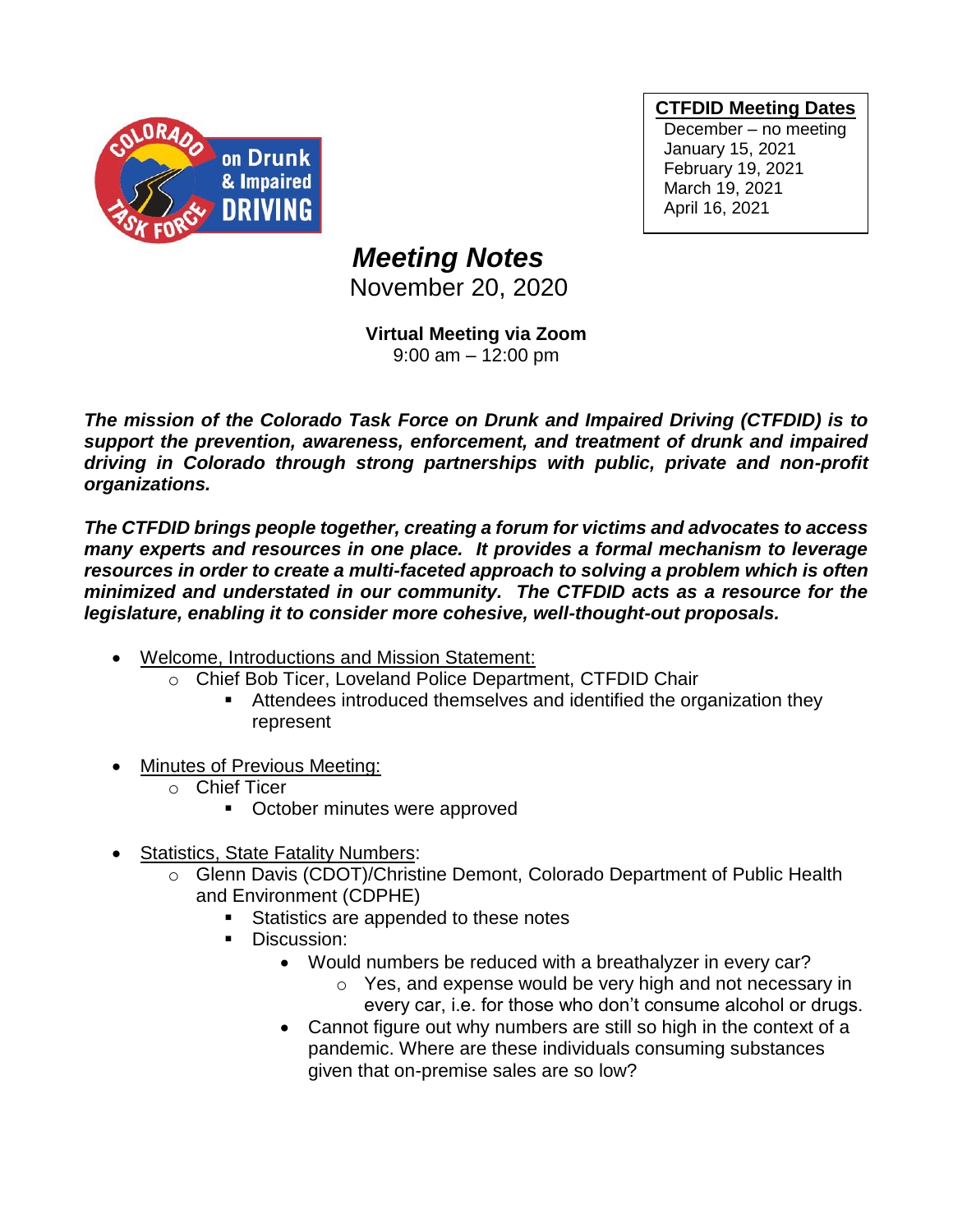- Why have insurance companies not stepped in somehow? The insurance cost of fatalities from impaired driving is huge.
- Legislation:
	- o Glenn Davis (CDOT)/Mike Honn, Colorado State Patrol (CSP), anyone else that has legislative information is encouraged to present.
		- **Glenn Davis.** 
			- Looking at data accessibility. Do not yet know if traffic safety will be a focus in upcoming legislation
		- **•** Fran Lanzer.
			- Watching whether there will be a bill allowing cities and counties to set their own bar hours.
			- There are data that show different closing times negatively impacts impaired driving with people driving across city/county lines.
			- Push to increase bar hours may negatively impact businesses rather than helping them; they have to pay for people to staff during longer hours that may be less busy.
- Update to Colorado Felony DUI Law:
	- o Jen Knudsen: Colorado District Attorneys' Council
		- **EXECTE:** Article is available here: [https://www.coloradopolitics.com/news/state-supreme](https://www.coloradopolitics.com/news/state-supreme-court-decides-4-2-on-higher-burden-of-proof-for-felony-dui/article_704f1d06-22b8-11eb-9a53-1f8c92d7cd1b.html)[court-decides-4-2-on-higher-burden-of-proof-for-felony-dui/article\\_704f1d06-](https://www.coloradopolitics.com/news/state-supreme-court-decides-4-2-on-higher-burden-of-proof-for-felony-dui/article_704f1d06-22b8-11eb-9a53-1f8c92d7cd1b.html) [22b8-11eb-9a53-1f8c92d7cd1b.html](https://www.coloradopolitics.com/news/state-supreme-court-decides-4-2-on-higher-burden-of-proof-for-felony-dui/article_704f1d06-22b8-11eb-9a53-1f8c92d7cd1b.html)
- Introduction and Welcome to traffic safety partner from Utah:
	- o Lynda Reinstein, Impaired Driving Program Manager Utah Highway Safety Office
		- Lynda is looking to start a DUI task force in Utah and wanted to observe ours.
- National Highway Traffic Safety Administration (NHTSA) Update:
	- o Joe Livingston, NHTSA Region 8
		- Upcoming NHTSA Campaigns
			- Boycott Blackout Wednesday
			- 2020 December Holiday HVE campaign media buy summary. The alcohol and drug-impaired campaigns, Drive Sober or Get Pulled Over and If You Feel Different, You Drive Different. Drive High, Get a DUI will kick off nationally on December 16, 2020.
			- COVID We are continuing to look at the COVID related data on impaired driving. Please see Drug and Alcohol Prevalence in Seriously and Fatally Injured Road Users Before and During the COVID-19 Public Health Emergency - pre-post COVID data on BAC and drug prevalence among drivers
				- [https://rosap.ntl.bts.gov/view/dot/50941](https://urldefense.com/v3/__https:/rosap.ntl.bts.gov/view/dot/50941__;!!PUG2raq7KiCZwBk!PPYTnaXVs3aPGdAV5V0bSlp9Z55HTz8MVqP_YUeJcpQargl9XBc8fEP0S33P91c6TDQ9gw$)
			- NHTSA sponsored Impaired Driving Assessment Resource Center through American Probation and Parole Association: The IDA is a differential screening instrument that is designed to estimate the risk for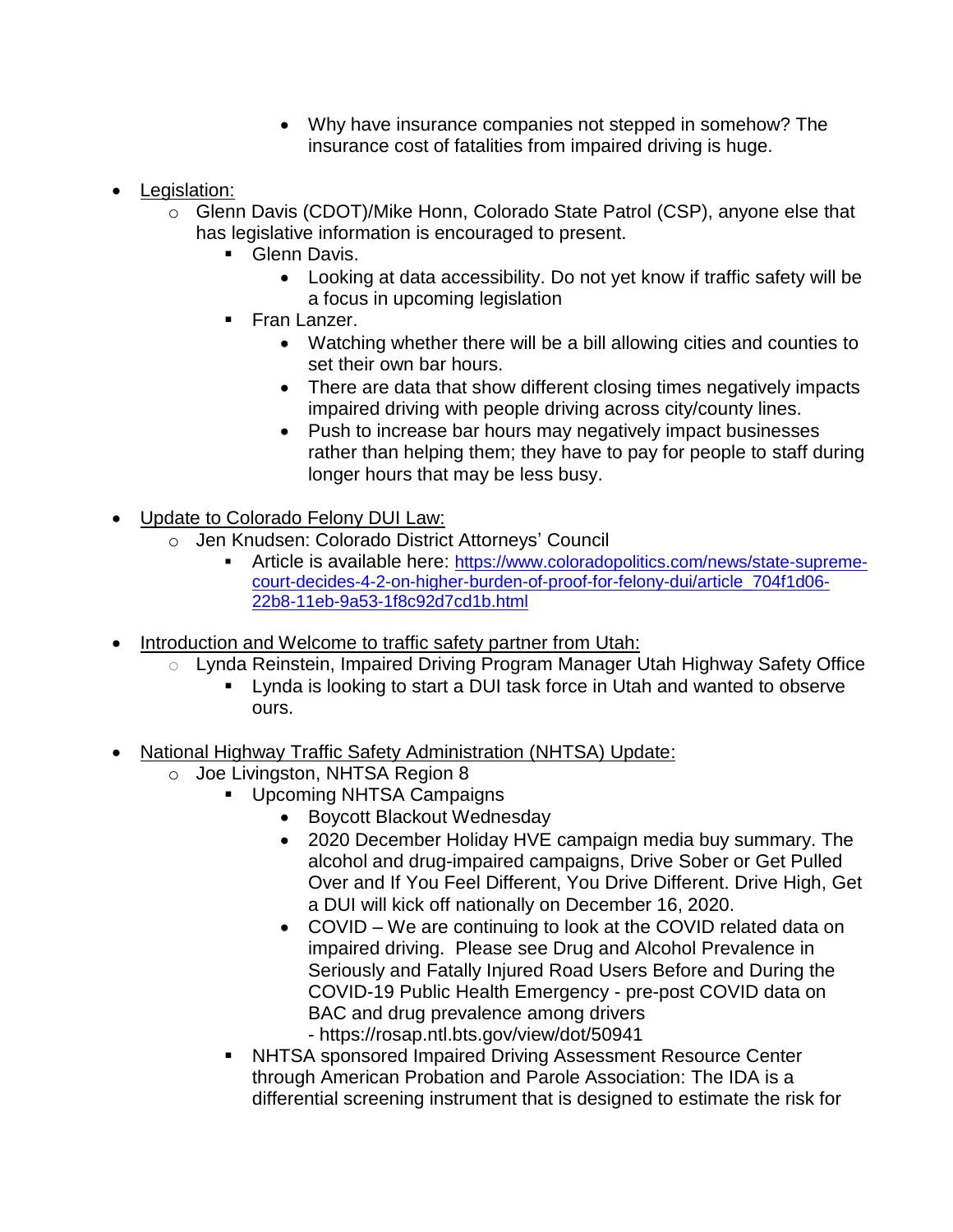future impaired driving, provide preliminary guidelines for service needs, estimate the level of responsivity to supervision and services, and identify the degree to which traffic safety has been jeopardized among individuals convicted of a DWI offense. This instrument was developed by Drs. DeMichele, Lowe, Wanberg, and Timken. IDA information is available here:

[file:///C:/Users/tcmiller/Downloads/Perspectives\\_V38\\_N3\\_P114%20\(1\).pdf](file:///C:/Users/tcmiller/Downloads/Perspectives_V38_N3_P114%20(1).pdf)

- DRE and ARIDE Training: Funding Opportunities: Through support from NHTSA the International Association of Chiefs of Police (IACP) is offering funding to law enforcement agencies to conduct Drug Recognition Expert (DRE) and Advanced Roadside Impaired Driving Enforcement (ARIDE) training programs. - [https://form.jotform.com/92833491640157](https://urldefense.com/v3/__https:/form.jotform.com/92833491640157__;!!PUG2raq7KiCZwBk!PPYTnaXVs3aPGdAV5V0bSlp9Z55HTz8MVqP_YUeJcpQargl9XBc8fEP0S33P91flxiUumw$)
- See NCSL Transportation Page for Updated State Legislation: There will not be a 2020 update to NHTSA's Digest of Impaired Driving and Selected Beverage Control Laws. Instead we recommend that you see the State legislative databases managed by the National Conference of State Legislatures, which are updated constantly by NCSL's transportation staff found at [https://www.ncsl.org/research/transportation/traffic-safety.aspx](https://urldefense.com/v3/__https:/www.ncsl.org/research/transportation/traffic-safety.aspx__;!!PUG2raq7KiCZwBk!PPYTnaXVs3aPGdAV5V0bSlp9Z55HTz8MVqP_YUeJcpQargl9XBc8fEP0S33P91ef9BVHig$)
- SAMHSA Resources: NHTSA Region 8 recently held a call with SAMHSA Region 8 (Federal Substance Abuse and Mental Health Services Administration, part of Dept. of Health and Human Services). SAMHSA identified several tools and links that may be useful to our community, particularly for those considering prevention angles:
- University of Utah based Prevention Technology Transfer Center (PTTC) Network: [https://pttcnetwork.org/centers/mountain-plains-pttc/home](https://urldefense.com/v3/__https:/pttcnetwork.org/centers/mountain-plains-pttc/home__;!!PUG2raq7KiCZwBk!PPYTnaXVs3aPGdAV5V0bSlp9Z55HTz8MVqP_YUeJcpQargl9XBc8fEP0S33P91e2ocjeaQ$) Tons of great information here. I found the "Building Health Equity and Inclusion" page under the Resources page as well as the Projects section particularly interesting.
- State Epidemiological Data resources: Each State runs a workgroup like this and injuries are often a part of the data, Colorado State Epidemiological Outcomes Workgroup is a great example [\(https://www.coloradoseow.org/\)](https://urldefense.com/v3/__https:/www.coloradoseow.org/__;!!PUG2raq7KiCZwBk!PPYTnaXVs3aPGdAV5V0bSlp9Z55HTz8MVqP_YUeJcpQargl9XBc8fEP0S33P91ccu0JHAA$) –
- SAMHSA tribal resources [https://www.samhsa.gov/tribal-affairs](https://urldefense.com/v3/__https:/www.samhsa.gov/tribal-affairs__;!!PUG2raq7KiCZwBk!PPYTnaXVs3aPGdAV5V0bSlp9Z55HTz8MVqP_YUeJcpQargl9XBc8fEP0S33P91cDTXq_bg$) has lots of information
- Impaired Driving Assessment Tool:
	- o Allison Rosenthal, Colorado Department of Public Safety
		- Report is available here: https://cdpsdocs.state.co.us/ORS/Docs/Reports/2020-DUI\_HB17-1315.pdf
		- DUI in Colorado One-Page Infographic is appended to these notes.
- NGA Learning Collaborative on State Strategies to Strengthen and Leverage Data to Address Impaired Driving:
	- o Glenn Davis (CDOT) Allison Rosenthal and Jack Reed, Colorado Department of Public Safety (CDPS), Ben Mitchell, Colorado Department of Revenue (CDR), Christine Demont (CDPHE)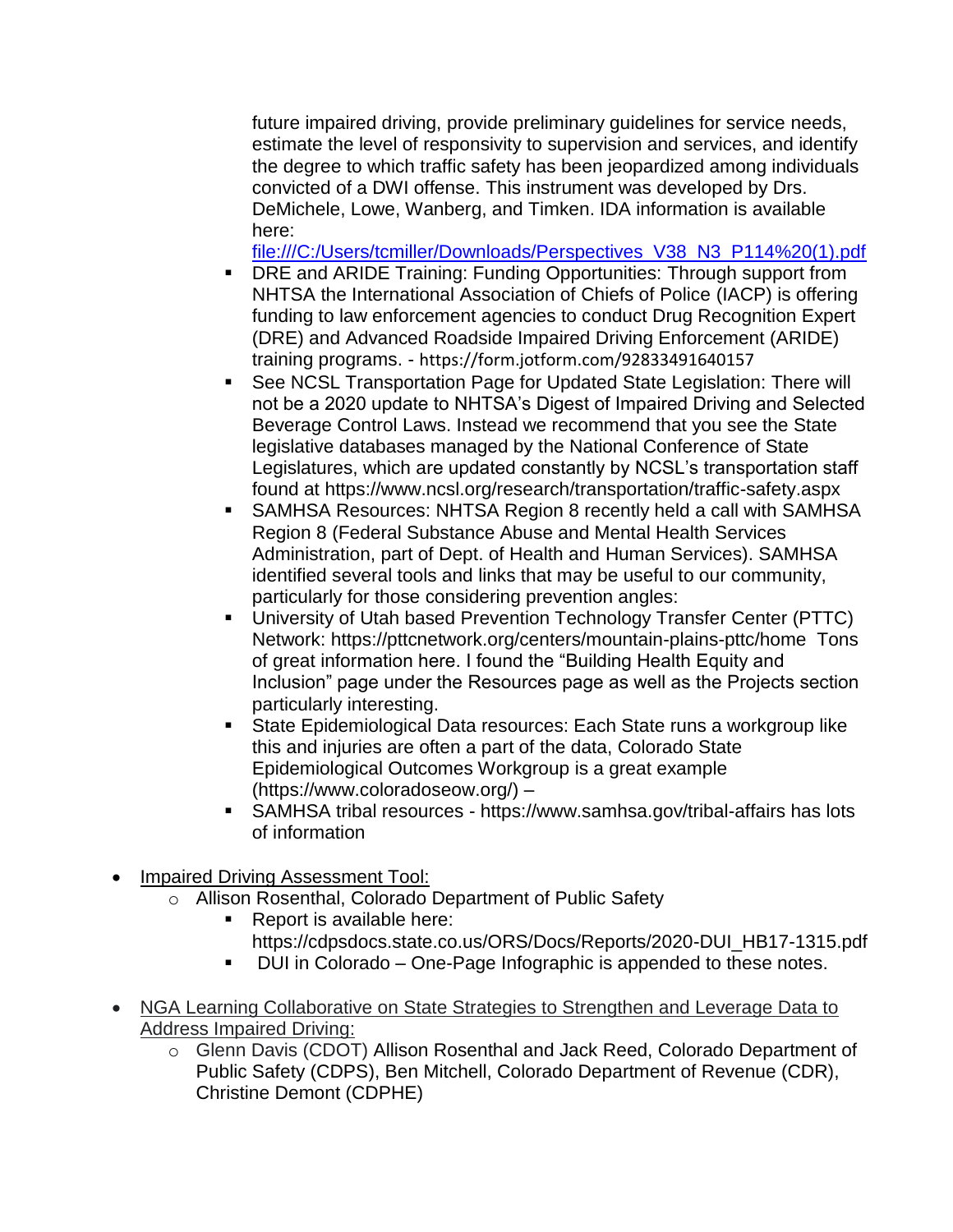- **Glenn Davis.** 
	- Team Reflections (slide with team reflections is appended to these notes):
		- o STRAC should champion changes and improvements to address impaired driving.
		- o Data access needs to be a priority
		- o There are statute challenges in data access
		- o Virginia has very robust system.
		- o Jack Reed. Helpful to hear from other states about how they handle data access; will provide a good roadmap for Colorado to move forward.
- Media Relations & Significant Upcoming Events:
	- o Sam Cole, CDOT
		- **OSPB** Grant CDOT Marijuana Impaired Driving
			- CIOT happens once/year in May. It was cancelled due to COVID. It is happening now for two weeks with multiple law enforcement agencies participating.
			- We have seen an unprecedented number of deaths in work zones – 10 year to date; 50% in metro area. This is another symptom of the dangerous driving behaviors we have seen during COVID.
			- Decrease in arrests from 250 to 200 during Halloween DUI enforcement.
			- 26% decrease in DUI arrests during enforcement periods this year.
			- Beginning in March there will be a consistent paid media campaign on DUI, CIOT, and Distracted Driving for 6-7 months.
			- Funding has been secured to target Spanish speaking audiences.
			- Marijuana campaign funds have been cut in half; will still conduct robust campaign.
			- We will receive \$40K to hire someone to evaluate marijuana campaign. Evaluator is TBD.
- CTFDID Annual Report Planning:
	- o Bob Ticer, CTFDID Chair, Glenn Davis, CDOT
		- Annual reports available at this link: <https://www.codot.gov/about/committees/DUI-taskforce>
		- Bob Ticer, Glenn Davis, and Tricia Miller will begin work on annual report. Format will remain the same. It will be drafted and sent for comment. Our priorities are clear from the data Christine Demont presents at every meeting.
- CTFDID Executive Positions for 2021:
	- o Bob Ticer, CTFDID Chair
		- Chair, Glenn Davis nominated Bob Ticer for Chair. Vote carried his nomination.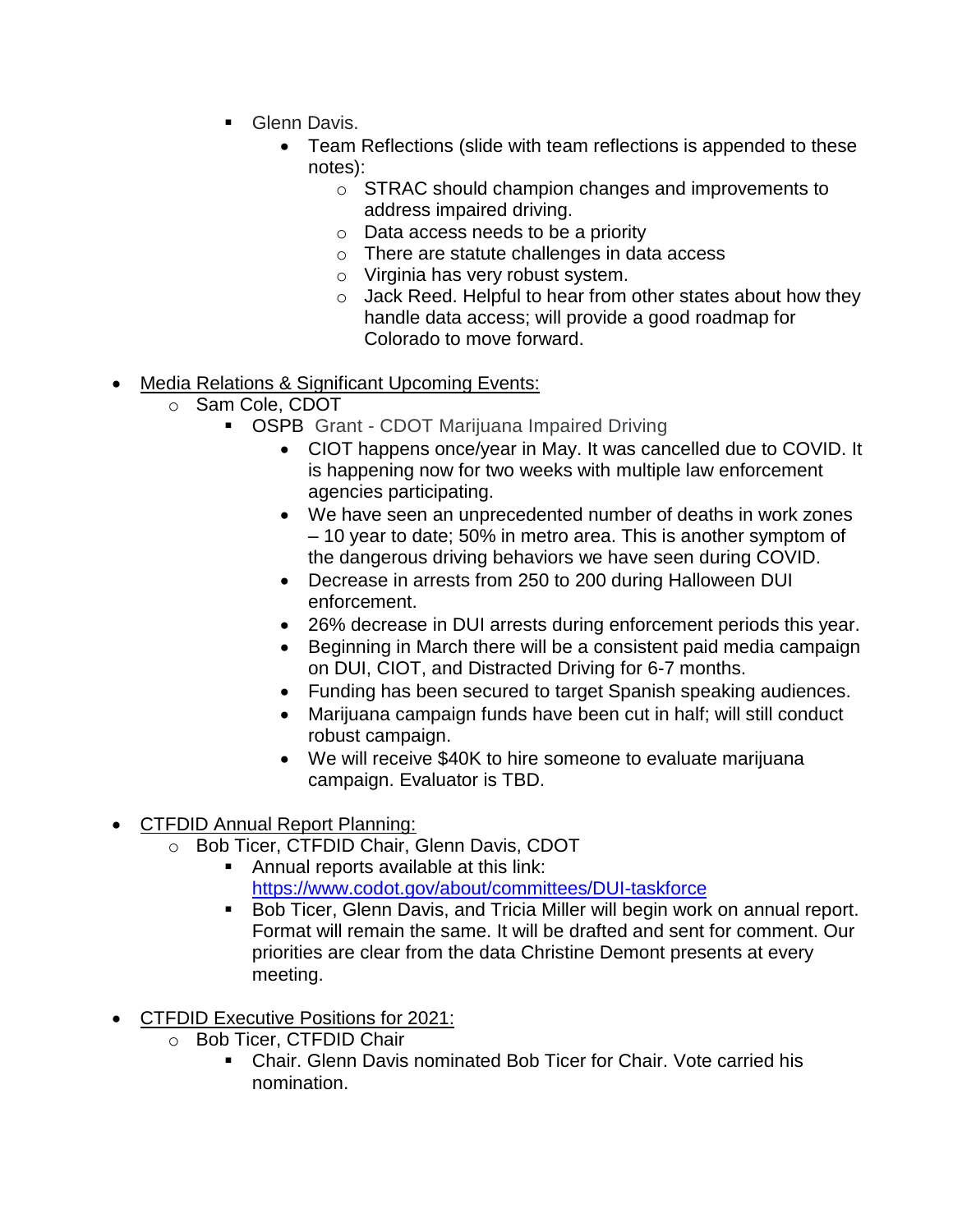- Vice-Chair. Bob Ticer nominated Glenn Davis for Vice-Chair. Vote carried his nomination.
- Secretary. Glenn Davis nominated Tricia Miller for Secretary. Vote carried her nomination.

## • Public Comment/Lightning Round Update:

- o Bob Ticer, CTFDID Chair
	- Robert Weltzer. Vice-Chair of curriculum committee for POST board. They look at over 50 courses that basic law enforcement officer training presents to their students; one of which is standardized field sobriety testing. They are doing new courses right now and are focused on the standardized curriculum being followed.
	- **E.** Glenn Davis. Mark Ashby will talk about DUI newsletter. Allison Rosenthal and Jack Reed just put out new impaired driving report (available here: [https://cdpsdocs.state.co.us/ORS/Docs/Reports/2020-DUI\\_HB17-](https://cdpsdocs.state.co.us/ORS/Docs/Reports/2020-DUI_HB17-1315.pdf) [1315.pdf\)](https://cdpsdocs.state.co.us/ORS/Docs/Reports/2020-DUI_HB17-1315.pdf). Marijuana legalization has been approved in five other states; CO is being contacted by some of these states for help. Jessica Neuwirth, who worked for the Department of Health, has taken a similar position in Oregon and it is Oregon's gain.
	- **EXA** Fran Lanzer. Candlelight vigil Nov. 20. Nov 20 is kick-off for "Tie One on for Safety" campaign. 44 law enforcement agencies and troop offices are participating. Patrol cars will have red ribbon magnet in honor of impaired driving survivors.
	- Bob Ticer. MADD National sent media team to Loveland to interview family members of people lost to impaired driving. They went on a ride along with a sergeant, who conducted a DUI arrest. This was part of a national effort and will result in a video targeted to law enforcement agencies and the importance of focusing on DUI enforcement as a priority.
	- Adam Musielewicz. Data highlight how important it is to identify the importance of prevention and behavior change to risky use of substances, which is increasing. It links to other behaviors such as getting behind the wheel and domestic violence. Proponent of systematically asking about/assessing risky substance use and linking individuals to appropriate care. If you would like a monthly newsletter on these issues, email Adam at [amusielewicz@peerassistanceservices.org.](mailto:amusielewicz@peerassistanceservices.org)
	- Laura Sonderup. Working closely with Spanish language communication channels to remind people about good COVID protocols and dangers of impaired driving.
	- Kevin St. Croix. Al-Anon had messages on bus shelters in the metro area through October 11. There were 361 hits on the website during the time of the campaign. Hopefully this indicates people seeking them out as a support system.
	- Andrea Jones. LED has investigators in the field; may have to move back to virtual in the near future. Focus has been on compliance and adherence to public health orders.